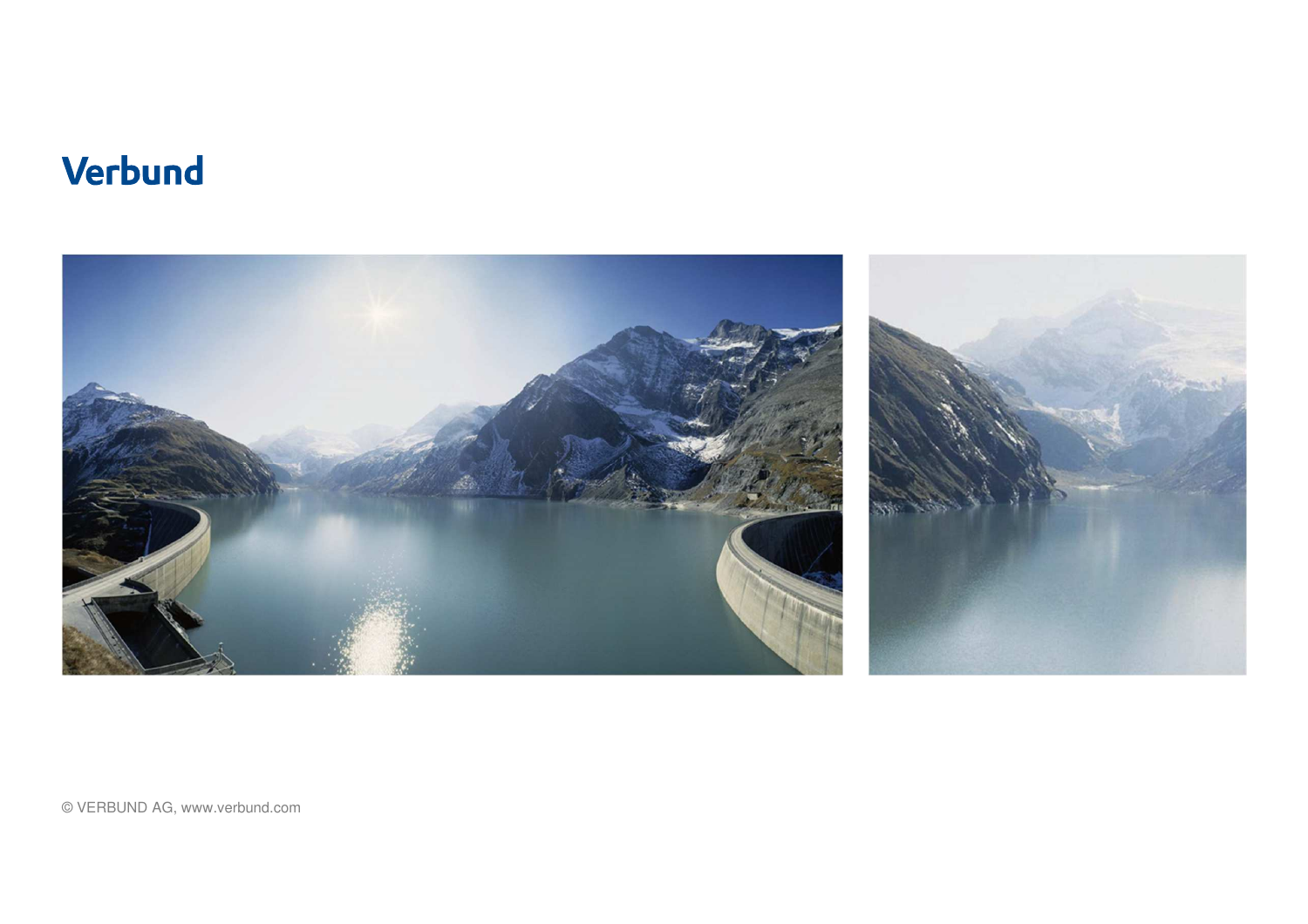### **Verbund**

# VERBUNDResults quarter 1/2022

Vienna, 12/5/2022



© VERBUND AG, www.verbund.com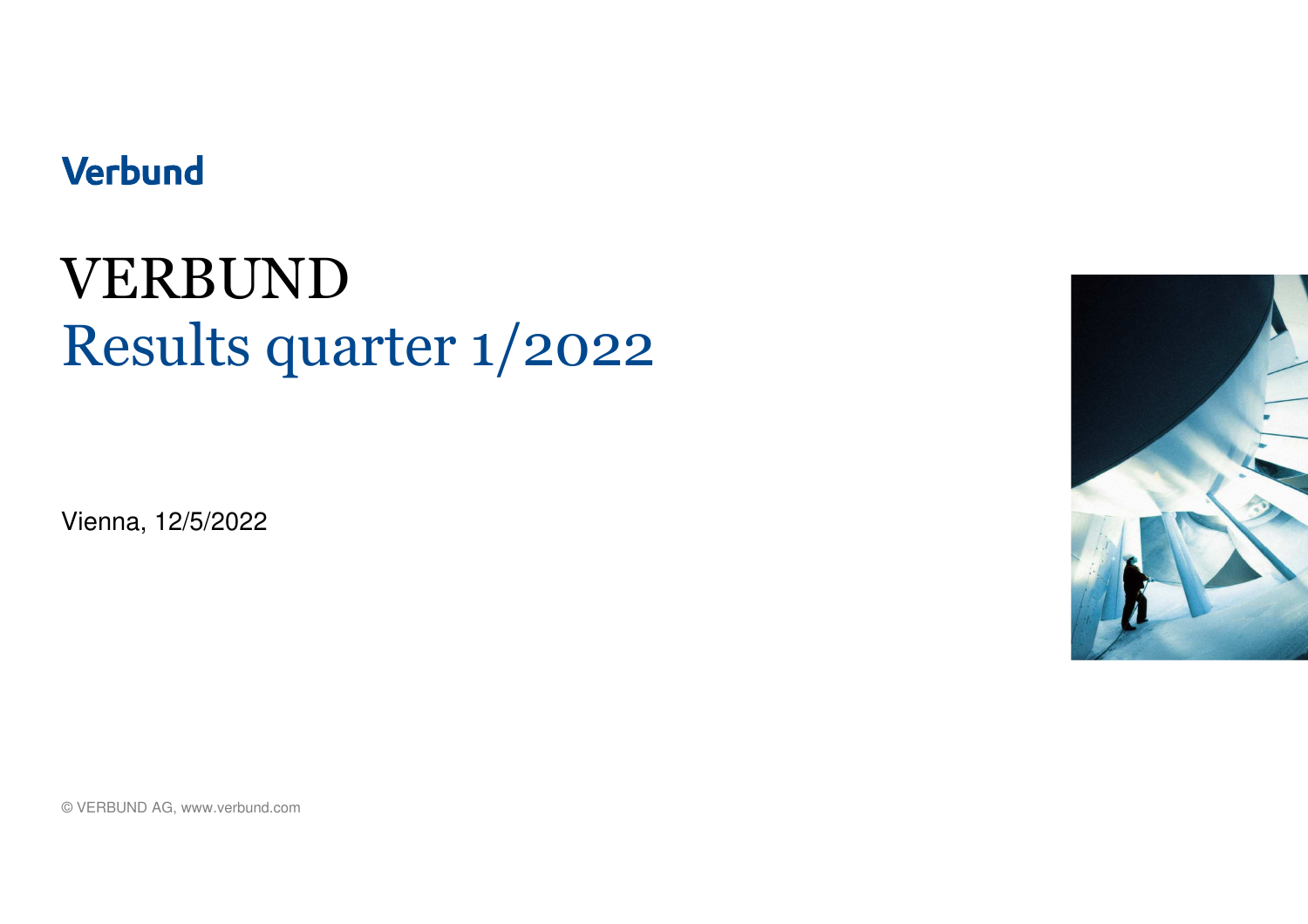## At a glance

#### **Influencing factors**

- •Higher average achieved contract prices due to higher spot and forward prices (Q1/2022: €113.8/MWh)
- •Hydro coefficient 6 percentage points below the long term average, 5 percentage points below 2021, higher production from reservoirs
- •Higher contribution from flexibility products (Q1/2022: €78.8m (+158.3%))
- •Positive contribution from full consolidation of Gas Connect Austria GmbH (full consolidation as at 31 May 2021)
- •Positive non-recurring effect due to change in company taxation/ deferred taxes (€56.6m)

#### **Development of results, cash flows and debt**

- •Reported and adjusted EBITDA €814.9m (+169.3%)
- •Group result €514.4m (+255.6%), adjusted Group result €463.7m (+220.6%)
- •Operating cash flow €209.2m (+2.7%); Free cash flow after dividends €–105.1m
- •Net Debt €3,695.9m (+5.3%)

#### **Guidance 2022**

- •EBITDA rep. & adj. approx. €2,800m – €3,500m; Group result reported approx. €1,550m – €2,000m
- •Pay-out ratio 45% – 55% on adjusted Group result between approx. €1,500m – €1,950m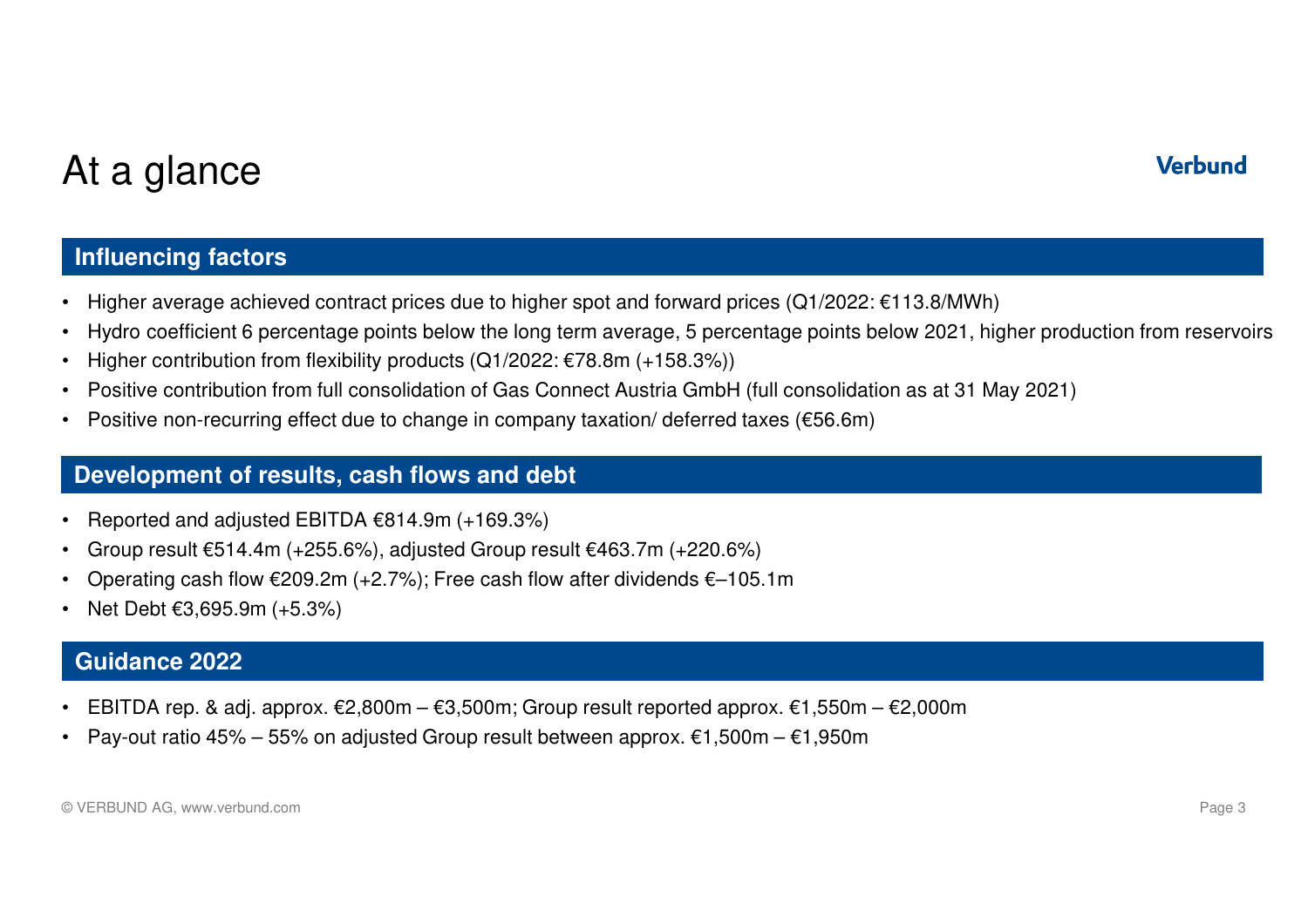### Hedging volumes

#### **Hedging volumes 20221/** TWh



#### **Hedging volumes 2024 incl. options1 /** TWh



MtM (26/4/22):€125.7

55.1

22.1

3.4

31/3/21

30/6/21

3.4

22.1

55.1

#### **Verbund**

MtM (26/4/22):€157.4

**Hedging volumes 2023 incl. options<sup>1</sup>/** TWh

60.9

20.1

 $5.4$ 

30/9/21

 $5.9$ <sup> $-$ </sup>

31/12/21

19.6

66.7

31/3/22

9.3

\*

16.2

94.1

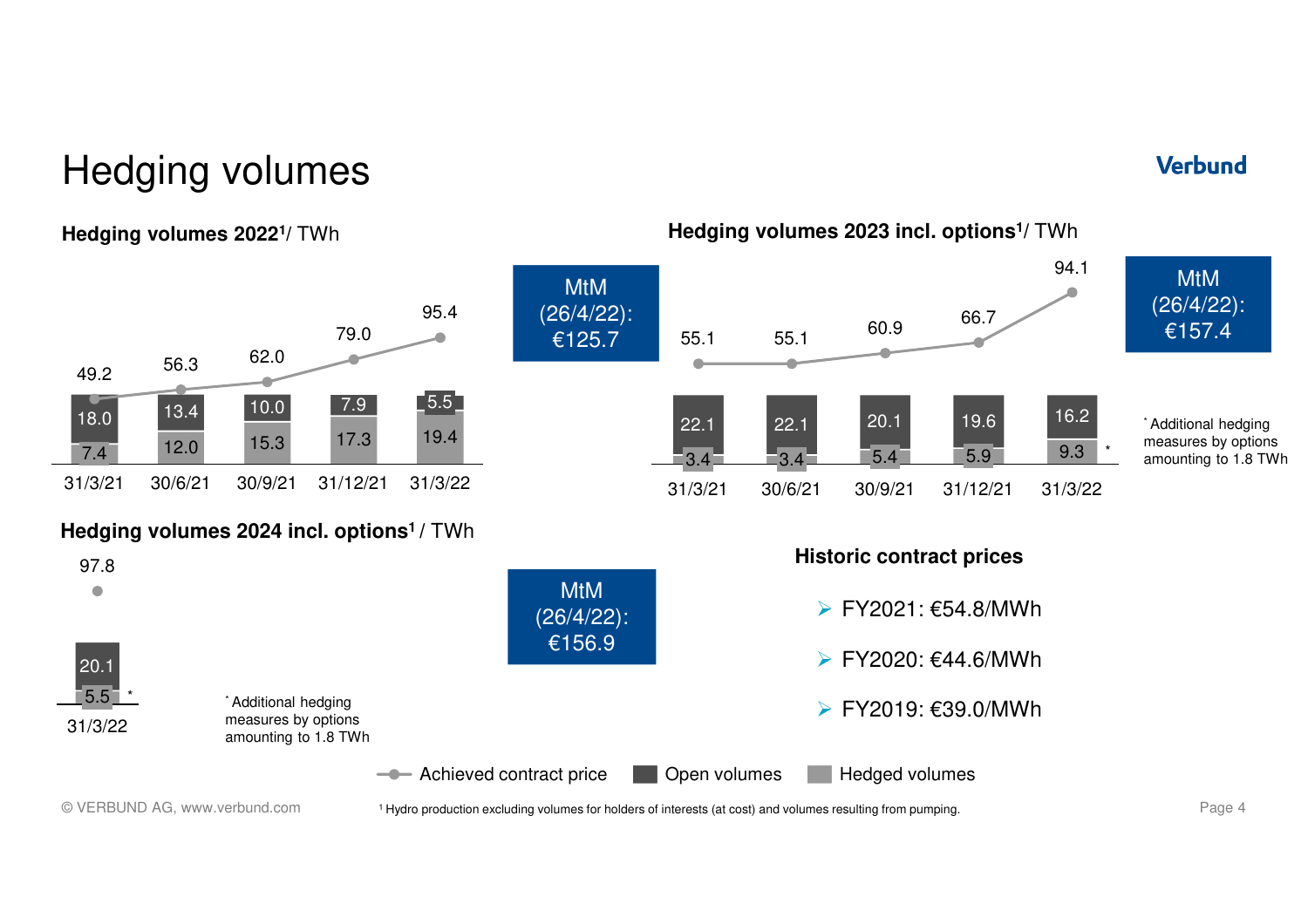### Hydro segment

#### **EBITDA/** €m



#### **Hydro coefficient (run-of-river)**



#### **Verbund**

### **Facts and figures**

- Slightly lower generation from<br>bydropower in Q1/2000 hydropower in Q1/2022
	- Hydropower: 5,968 GWh (–0.8%)
	- ► Lower hydro coefficient in Q1/2022 (0.94 vs. 0.99)
	- Storage power: 1,273 GWh (+15.1%)
- $\triangleright$  Higher average achieved prices
- Flexibility products increased by €38.7m

#### **Current information**

- ► 480 MW Limberg III pumpedstorage power plant project, planned COD 2025
- ► 45 MW Reißeck II+ pumped storage power plant project, planned COD 2023

<sup>©</sup> VERBUND AG, www.verbund.com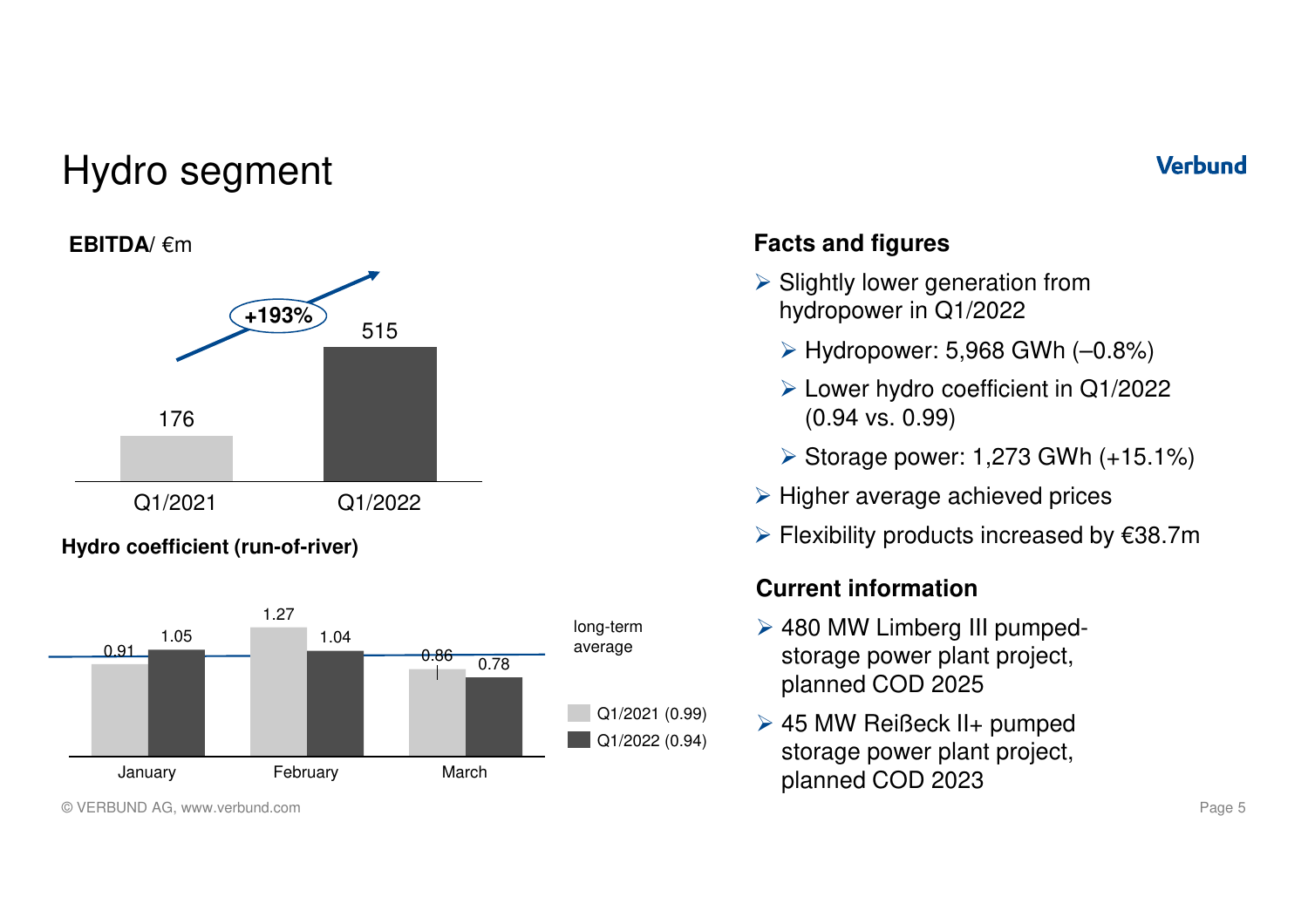### New renewables segment

#### **EBITDA/** €m



#### **New renewables coefficient**



#### **Verbund**

#### **Facts and figures**

- Higher generation from wind power in<br>
CA/2022: 214 CWb (: 22.0%) Q1/2022: 314 GWh (+23.9%)
	- Austria 78 GWh (+33.9%)
	- Germany 67 GWh (+28.2%)
	- Romania 169 GWh (+18.3%)
- Photovoltaic: 0.7 GWh

#### **Current information**

- Acquisition of operational renewables portfolio<br>Acquisition of development platform (a 2,100 M) (82 MWp) and development platform (~2,100 MW at an advanced stage) in Spain
- Acquisition of 171 MW wind-/PV projects in<br>
Spain from Capital Energy Spain from Capital Energy
- Acquisition of 147.6 MWp solar park project in <br>Couthern Spoin from Boulle r.c. Southern Spain from BayWa r.e.
- JLW PV cooperation in Germany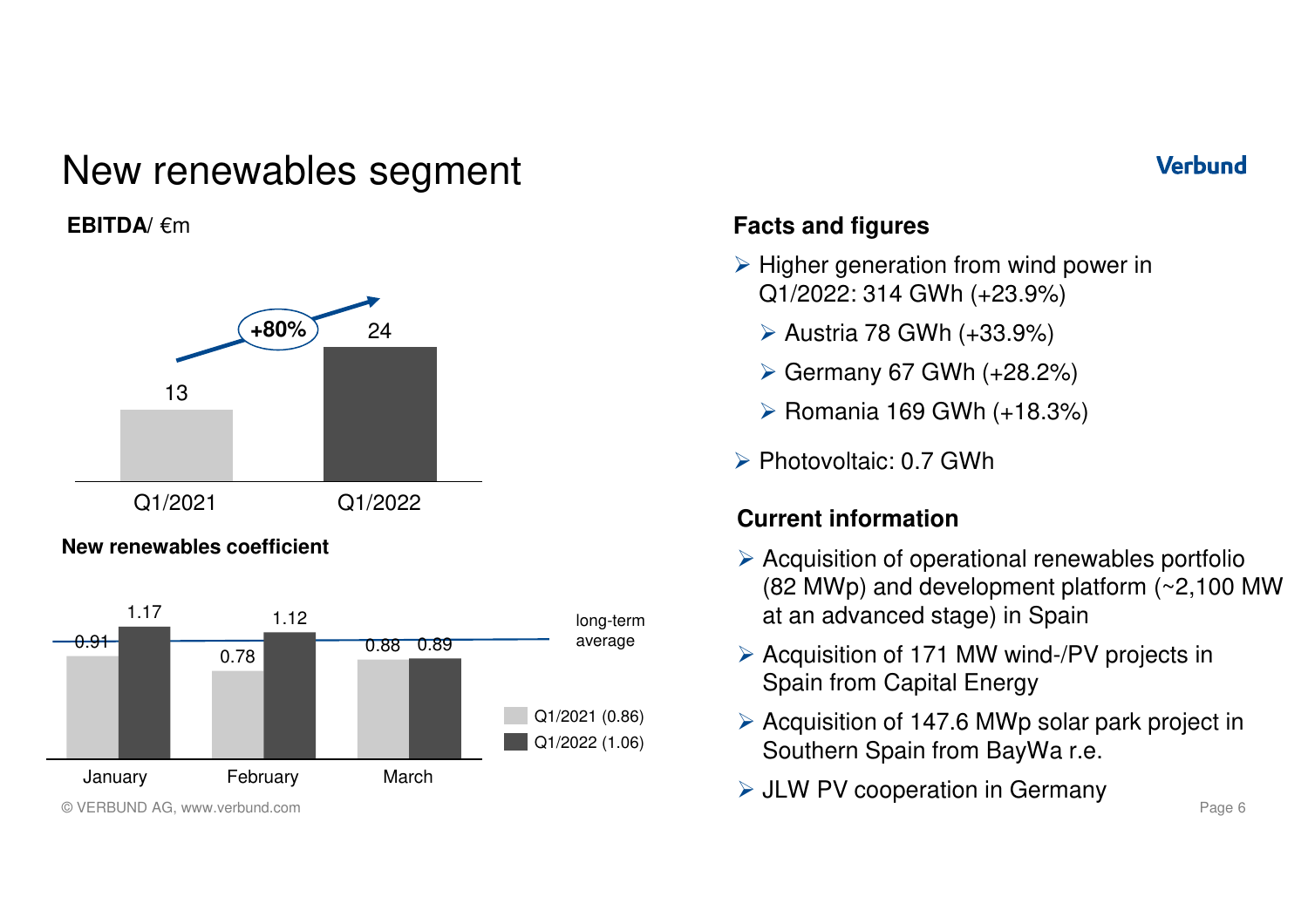### Sales segment



- > The Sales segment comprises
	- $\blacktriangleright$  trading
	- $\triangleright$  sales activities and
	- $\triangleright$  energy services

## **EBITDA/** €m

#### © VERBUND AG, www.verbund.com

### **Facts and figures**

- Higher EBITDA due to a better result from valuation of energy derivatives and higher contributions from flexibility products, while higher procurement prices for electricity and gas for end customers had a negative impact on earnings.
- Flexibility products increased by €18.4m
- 533.000 end customers (+3%)

#### **Current information**

- Focus on
	- E-Mobility
	- **≻** Batteries
	- Green hydrogen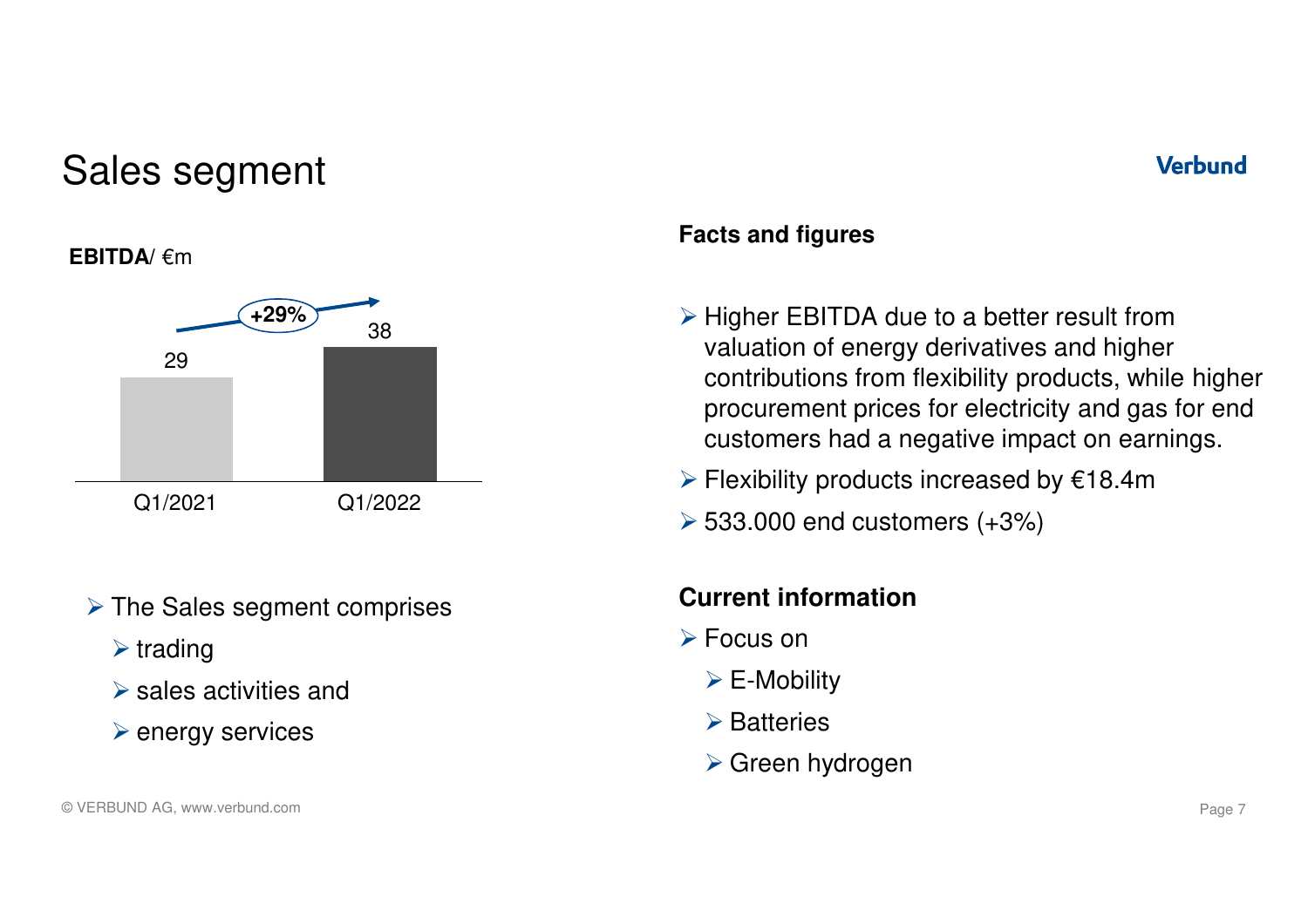### All other segments

#### **EBITDA/** €m







#### **Verbund**

#### **Facts and figures**

- $\triangleright$  Higher thermal power generation due to the market-<br>driven use of ano line of the CCCT Mellech for driven use of one line of the CCGT Mellach for electricity and district heating production
- > Thermal Power: 688 GWh
	- CCGT Mellach: 688 GWh
- Flexibility products decreased by €8.8m

#### **Current information**

- CCGT Mellach contracted from APG for future congestion management
	- Line 10 from 1 October 2021 to 30 September 2023
	- Line 20 from 1 April 2022 to 30 September 2022
- District heating power plant Mellach not contracted<br>from ADC and mathbollad as at 1/10/2021 from APG and mothballed as at 1/10/2021

© VERBUND AG, www.verbund.com \* Figures adjusted according to IAS 8 retrospectively and the state of the state of the state of the Page 8 state of the Sage 8 state of the state of the state of the state of the state of the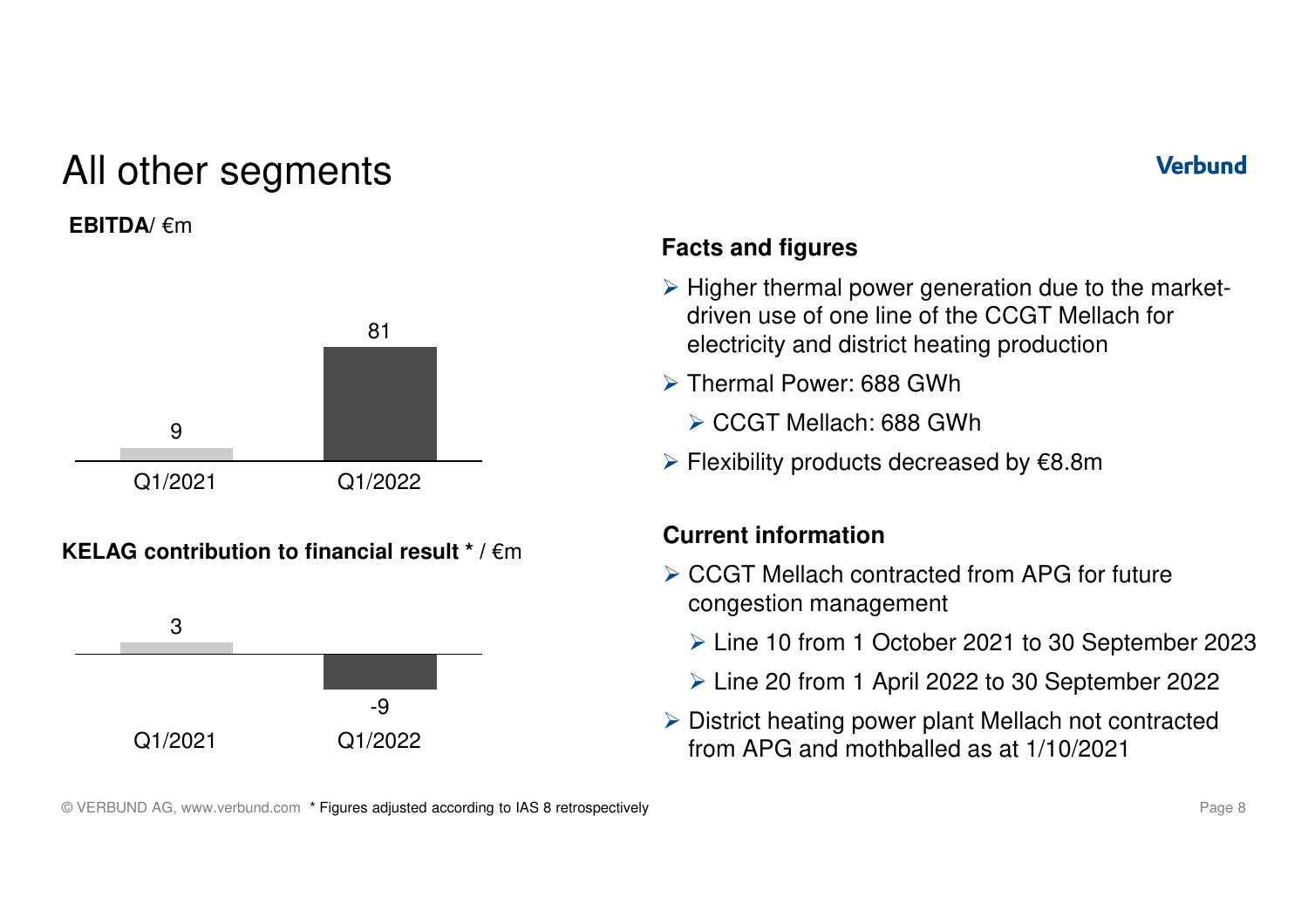### Grid segment



© VERBUND AG, www.verbund.com



#### **Local GAAP: stable earnings and cash flows**

• Differences compensated by a regulatory account

**IFRS: volatile earnings** (no regulatory account)

#### **APG WACC for regulatory period (2018-2022)**

• Approximately 5% (4.88% pre tax for existing assets, 5.20% pre tax incl. investment-markup for new assets)

#### **Low FY 2022 Guidance**

• Clawback of regulator to reduce regulatory account

#### **Contribution from GCA in Q1/2022 (IFRS)**

• €28m EBITDA

#### **GCA TSO WACC for regulatory period (2021-2024)**

• 4.98% nominal incl. capacity risk

#### **GCA DSO WACC for regulatory period (2018-2022)**

• Approximately 5% (4.88% pre tax for existing assets, 5.20% pre tax incl. investment-markup for new assets)

#### Page 9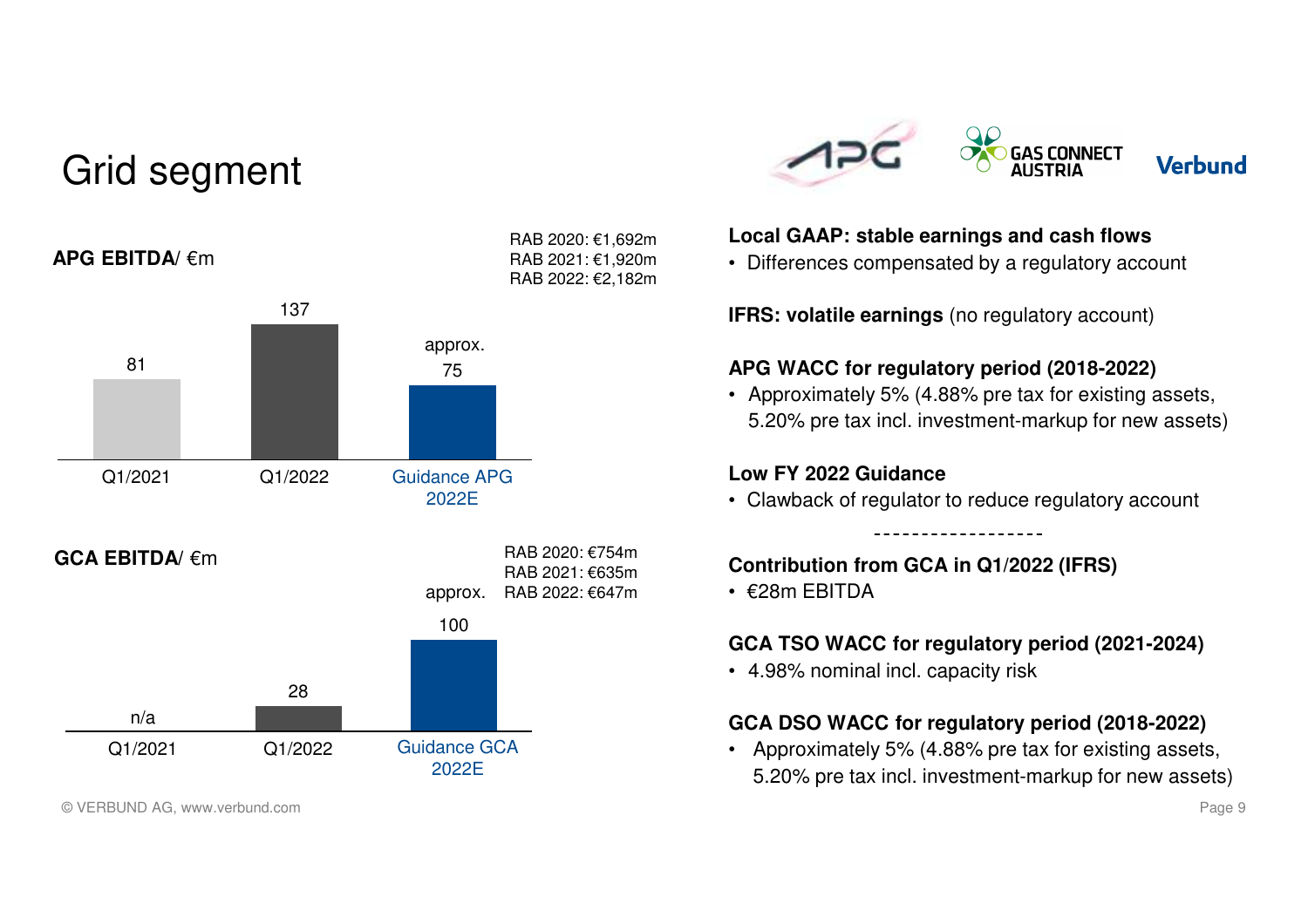## Key financial figures (1)







#### **Group result/** €m



#### **Additions/** €m

to tangible assets



© VERBUND AG, www.verbund.com

**Margins/** %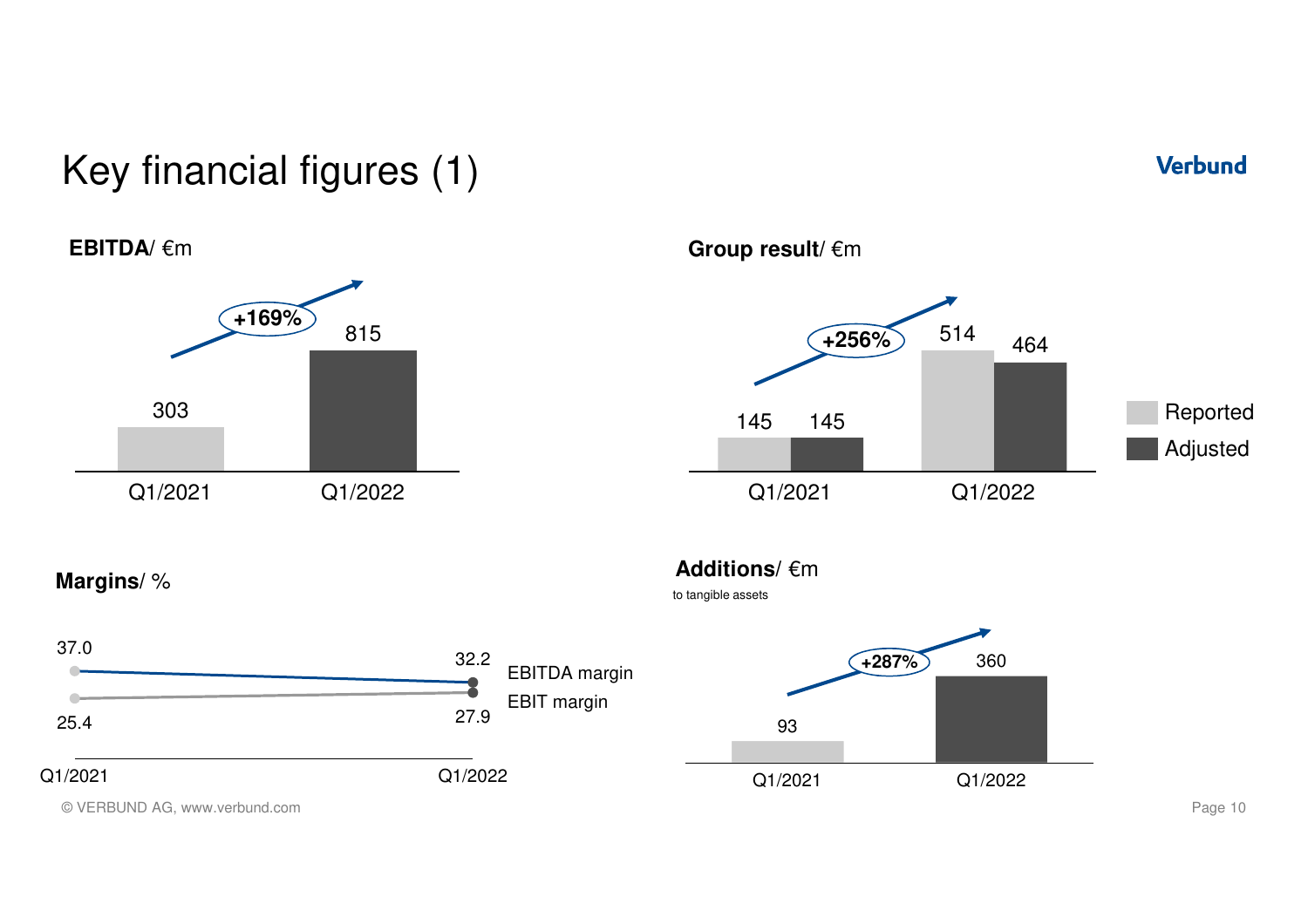## Key financial figures (2)

**+3%**

#### **Operating cash flow/ €m**



**Free cash flow after dividends/** €m



© VERBUND AG, www.verbund.com

Page 11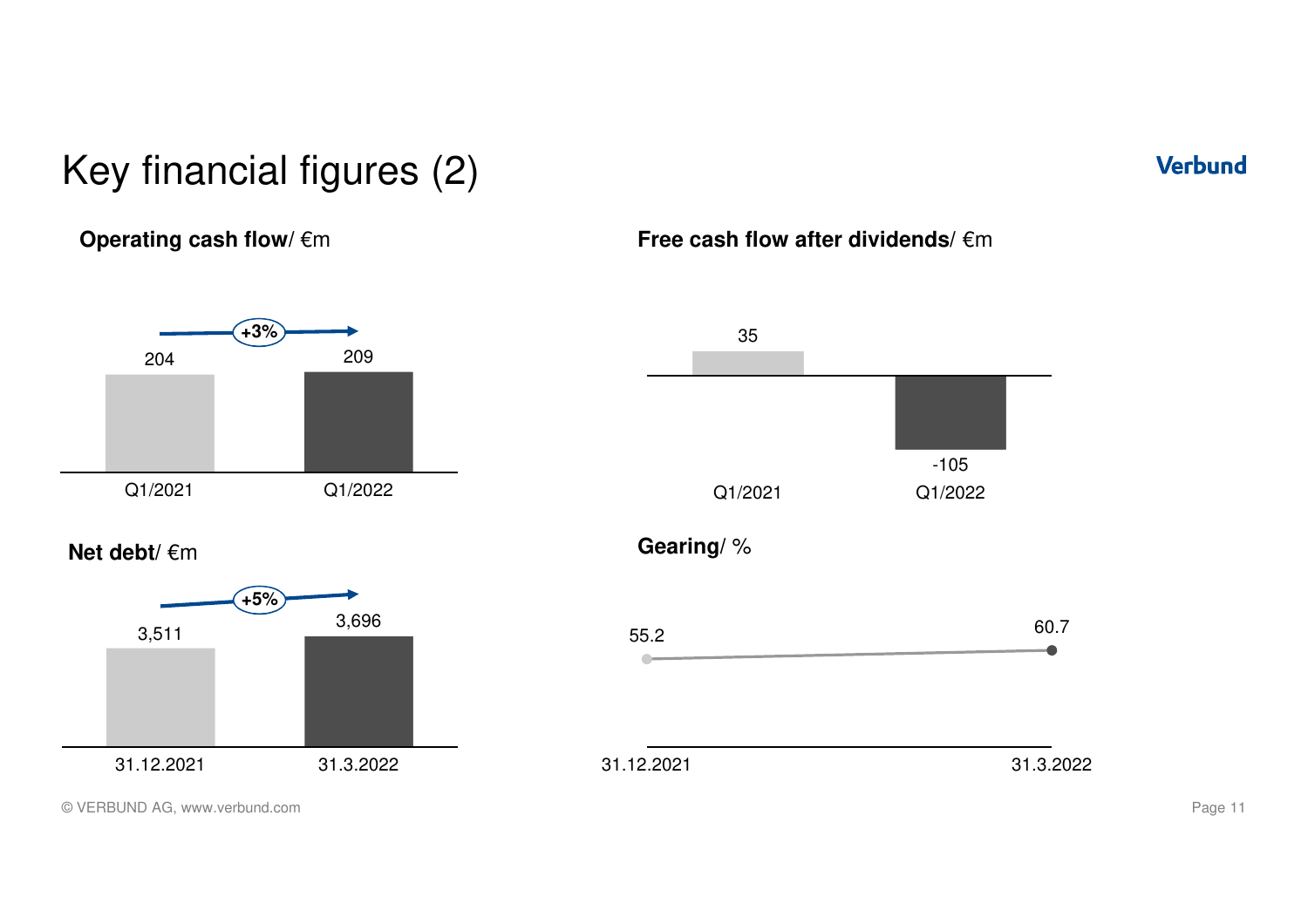### Financial liabilities

### **Debt maturity profile/** €m



#### **Financial liabilities**

• Book value Financial liabilities: €2,770.7m

#### **Financial ratios**

- Duration: 3.9 years
- Effective interest rate: 1.7% p.a.
- Uncommitted lines of credit:  $\epsilon$ 2,015m <sup>1)</sup>
- Commited lines of credit:  $€1,050$ m  $^{2)}$
- Syndicated loan: €500m

- 
- 
- 100% EUR



### **Financial liabilities/** €m

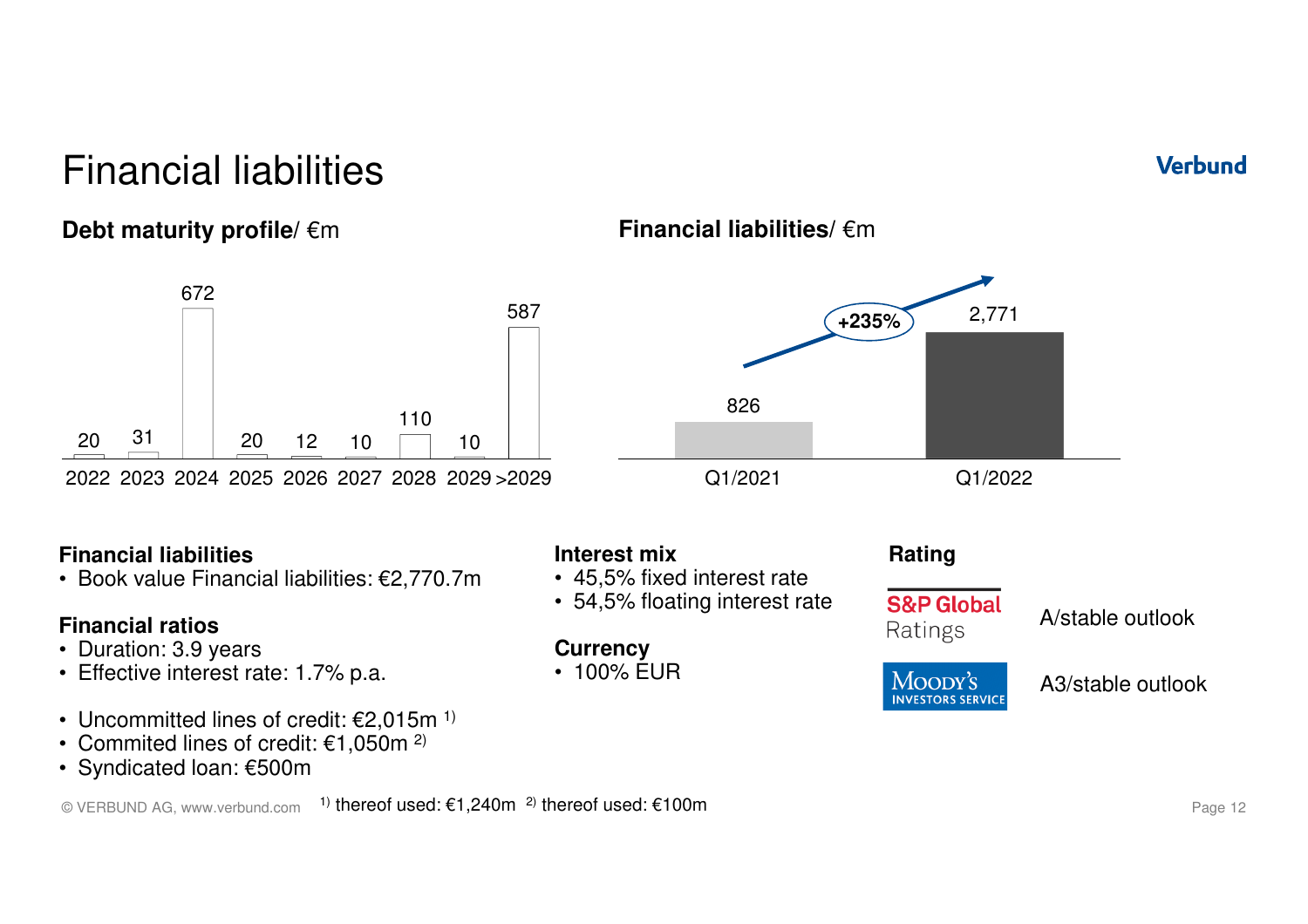#### **Verbund**

### **Outlook**

#### **Sensitivities 2022**

A change of 1% (generation from hydropower/windpower) or €1/MWh (wholesale price) either way would be reflected as follows in the group result for 2022, other things being equal:

- Greater or less generation from hydropower: +/– €28.6m
- Greater or less generation from windpower: +/– €0.8m
- $+/- \text{\textsterling}3.5m$ • Wholesale prices (renewable generation):  $+/- \epsilon$ 3.5m

#### **Earnings outlook 2022**

EBITDA between approx. €2,800m and approx. €3,500m and reported Group result between approx. €1,550m and approx. €2,000m based on an average generation from hydro, wind and PV in Q2-4/2022 as well as theopportunities and risk situation of the Group.

For financial year 2022, VERBUND plans to pay out between 45 and 55% of the Group result after adjustment for non-recurring effects between approx. €1,500m and €1,950m.

The earnings forecast and the information on the expected payout ratio are contingent on not being impacted by possible energy policy measures to skim off some of the profits at energy companies – something which is currently being debated at European and national level.

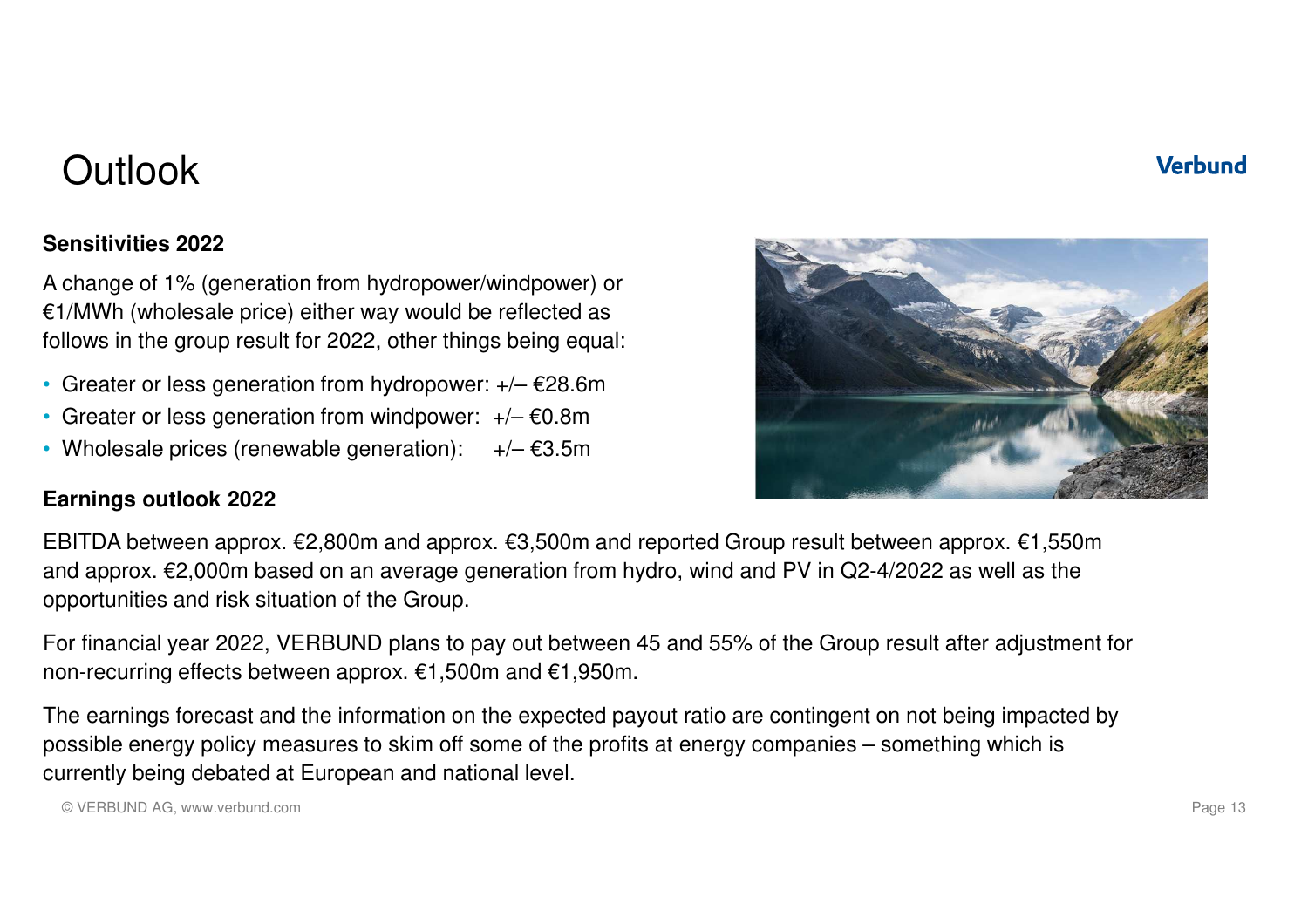### **Verbund**

# Appendix

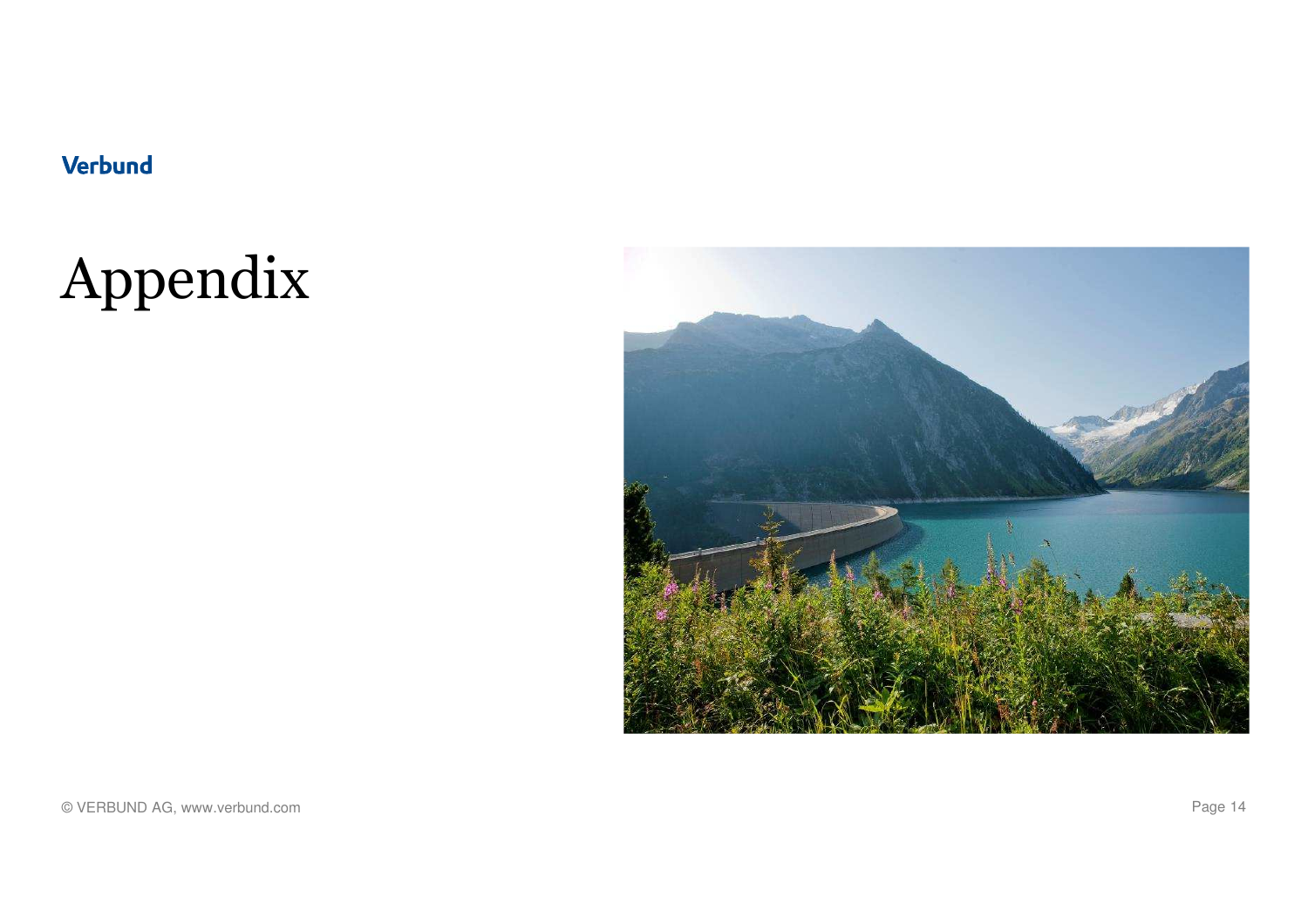### Income statement

#### €m **Q1/2021 Q1/2022 Total Total Revenue 818.1 2,531.9** Electricity revenuee 640.0 2,063.8 Grid revenuee 139.1 348.5 Other revenuee 39.0 119.7 Other operating incomee 16.9 23.3 Expenses for electricity purchases & use of fuels $-399.5$ <br> $-149.5$  -1,720.8 Other operating & personnel expenses -149.5 $\frac{49.5}{16.6}$  -194.8 Measurement and realisation of energy derivatives<u>s 16.6</u>  $\frac{16.6}{302.7}$  175.4 **EBITDA 302.7 814.9** Depreciation & amortisation -94.7 -109.2 Effects from impairment tests $\sim$  0.0  $\frac{0.0}{207.9}$   $\frac{0.0}{705.7}$ **EBIT 207.9 705.7** Result from equity interests & oth. interests $\sim$  3.5  $3.5$  -11.2<br>-6.9 -12.3 Interest income/expense $e$  -6.9 -12.3 Other financial resultt  $2.5$  $2.5$   $-3.6$ <br>0.0 0.0 Effects from impairment testss  $0.0$  $\frac{0.0}{-0.9}$   $\frac{0.0}{-27.1}$ **Financial result**  $-0.9$   $-27.1$ <br> $-48.7$   $-111.0$ Taxes**s**  $-48.7$  $\frac{-48.7}{144.7}$   $\frac{-111.0}{514.4}$ **Group result 144.7514.4**<br>13.6 **53.2 Minorities 13.6 53.2 Earnings per share (€) 0.421.48**

#### Page 15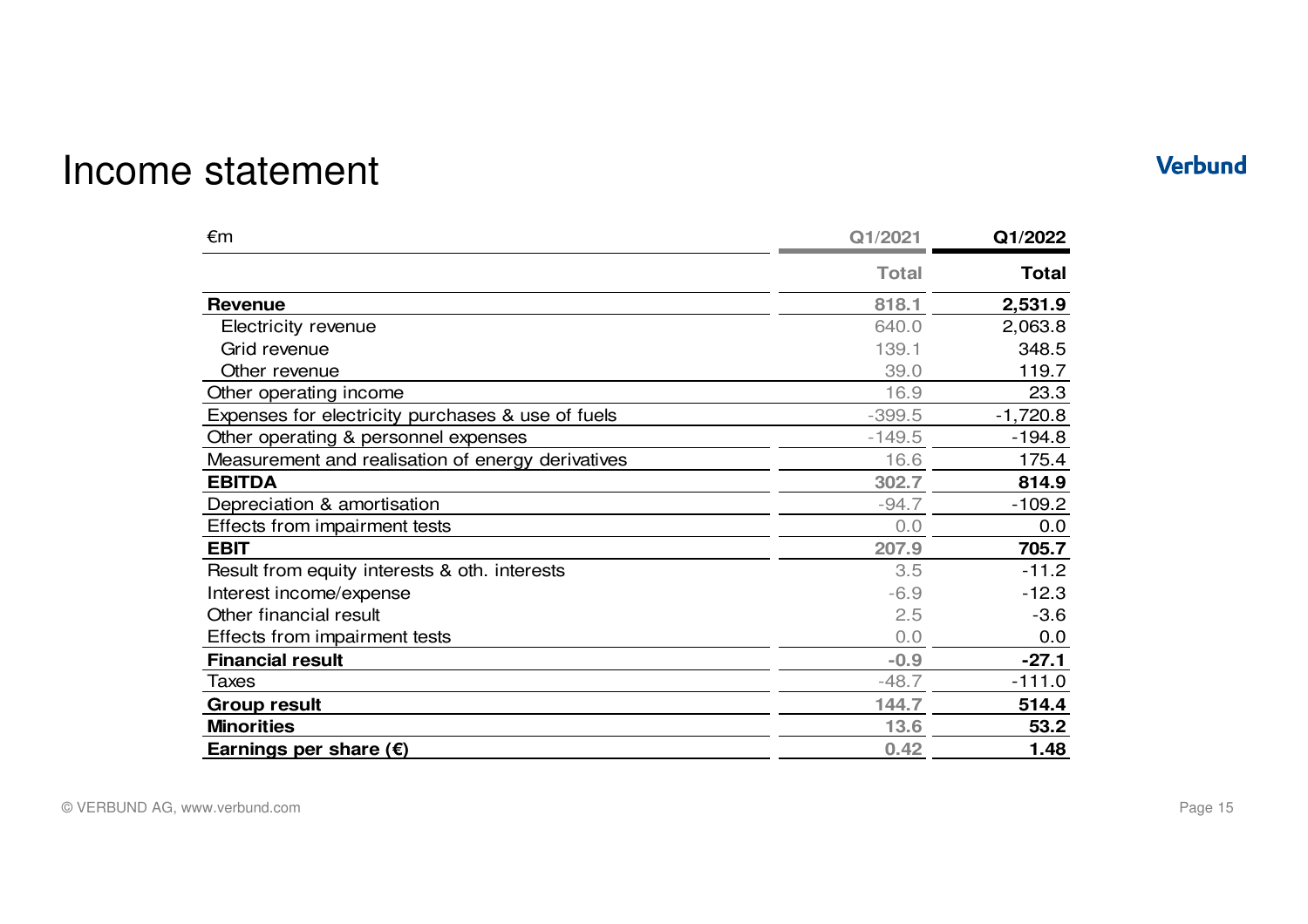### Balance sheet (short version)

| $\epsilon$ m               | 31.12.2021 | 31.3.2022 | Change |
|----------------------------|------------|-----------|--------|
| Non-current assets         | 12.877     | 13.093    | 2%     |
| <b>Current assets</b>      | 4.234      | 4.913     | 16%    |
| <b>Total assets</b>        | 17.112     | 18.007    | 5%     |
| Equity                     | 6.363      | 6.093     | $-4%$  |
| Non-current liabilities    | 4.404      | 4.197     | $-5%$  |
| <b>Current liabilities</b> | 6.344      | 7.717     | 22%    |
| <b>Total liabilities</b>   | 17.112     | 18.007    | 5%     |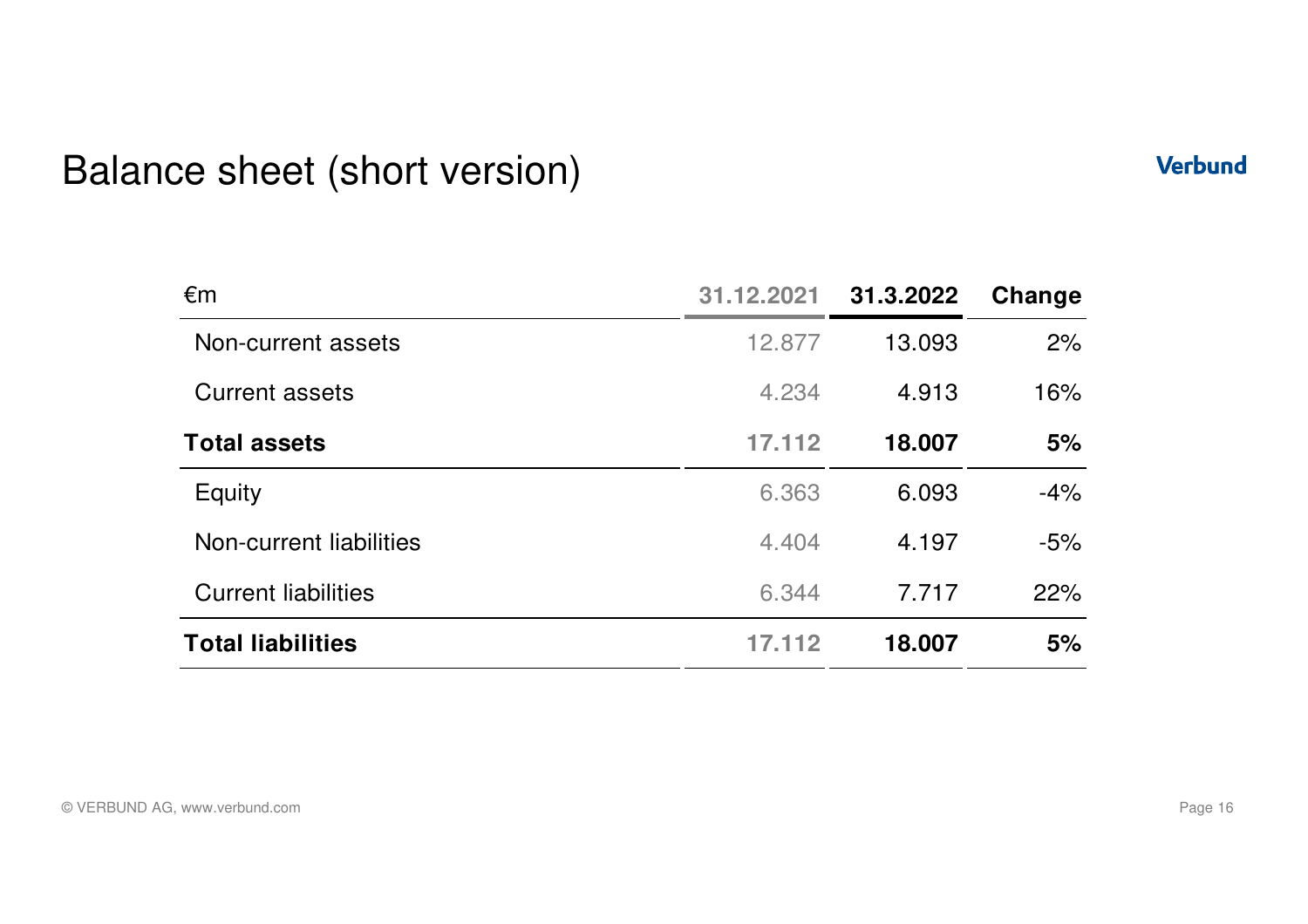### Cash flow statement (short version)

€m **Q1/2021 Q1/2022 Change** Cash flow from operating activities $\sim$  204 <sup>209</sup> 3%Cash flow from investing activities -167 -314 – Cash flow from financing activities $\sim$  -44 -78 – **Change in cash and cash equivalents -8 -183** – **Cash and cash equivalents at the end of the period<sup>41</sup> <sup>136</sup>** 228%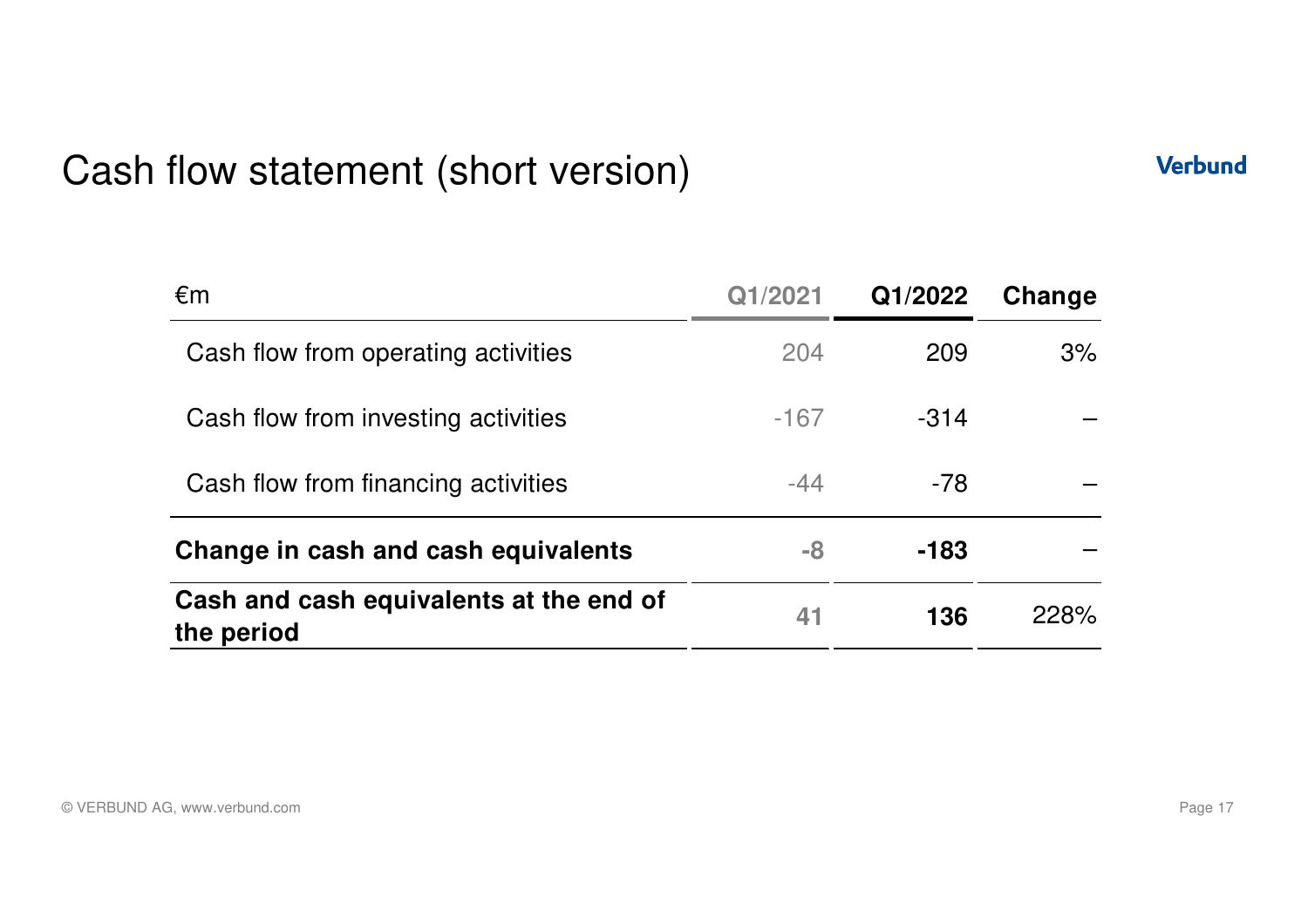### CAPEX plan 2022-2024 (total of €3,059m)

#### **Growth CAPEX/** €m (total of €2,075m)



#### **Maintenance CAPEX/ €m (total of €985m)**









© VERBUND AG, www.verbund.com

CAPEX plan according to Q4 mid-term planning 2021 CAPEX planning  $P_{\text{age 18}}$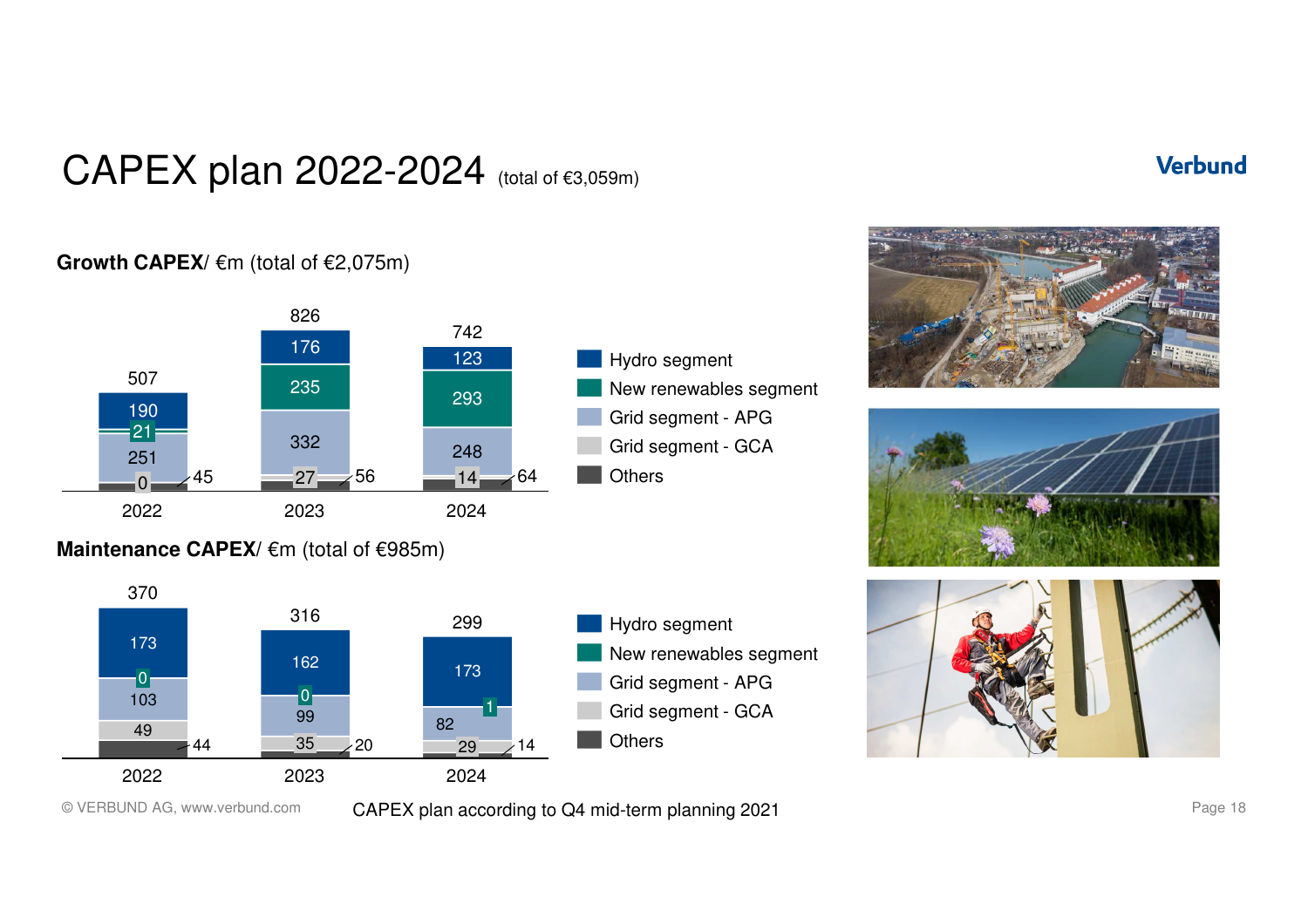### Capital market calendar 2022

| 13/5/2022 | Dividend payment date                       |
|-----------|---------------------------------------------|
| 28/7/2022 | Result and interim report quarters 1-2/2022 |
| 3/11/2022 | Result and interim report quarters 1-3/2022 |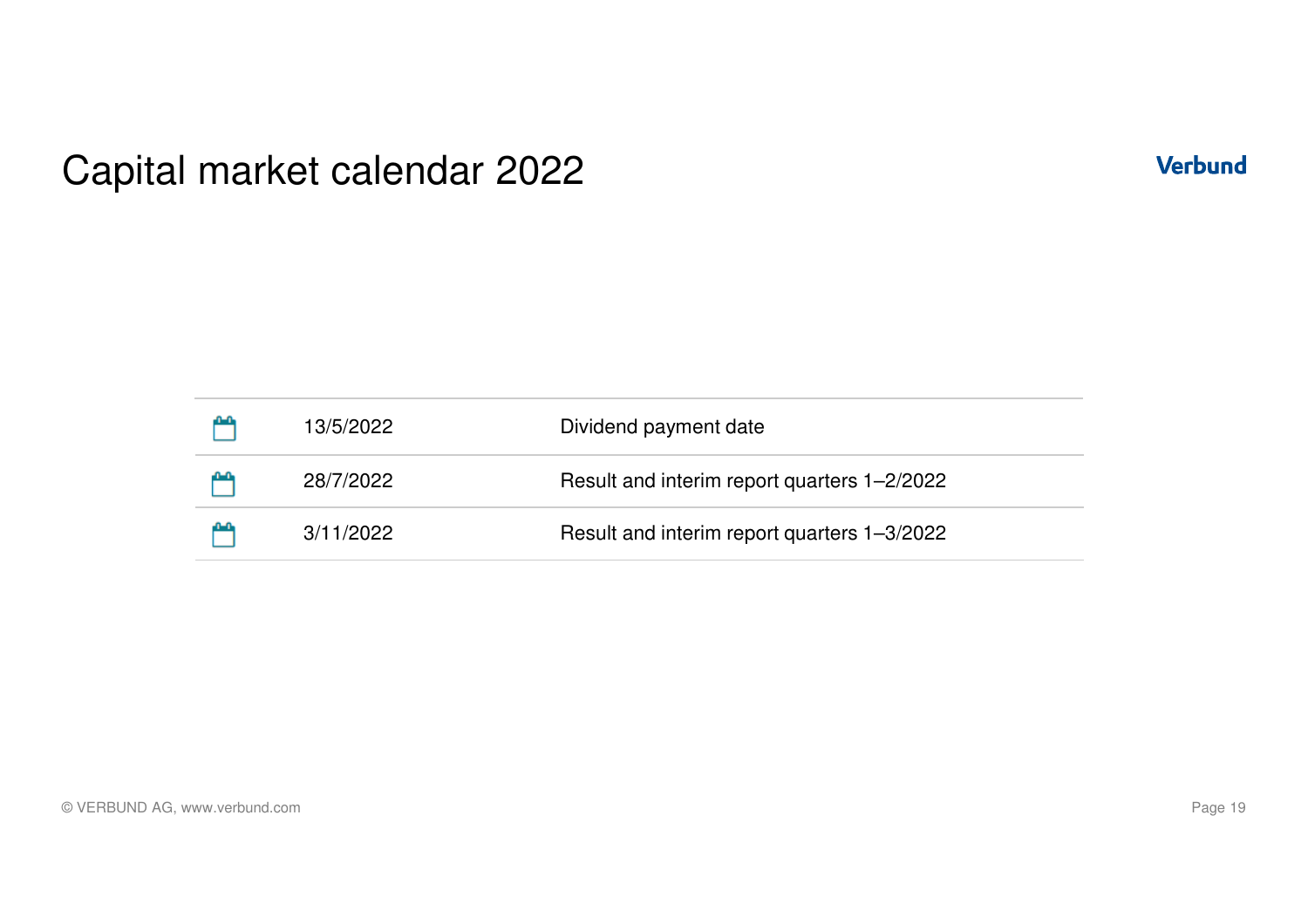### Management



**Michael Strugl** Chairman of theExecutive Board



**Peter Kollmann** CFO, Member of theExecutive Board



**Achim Kaspar** Member of theExecutive Board